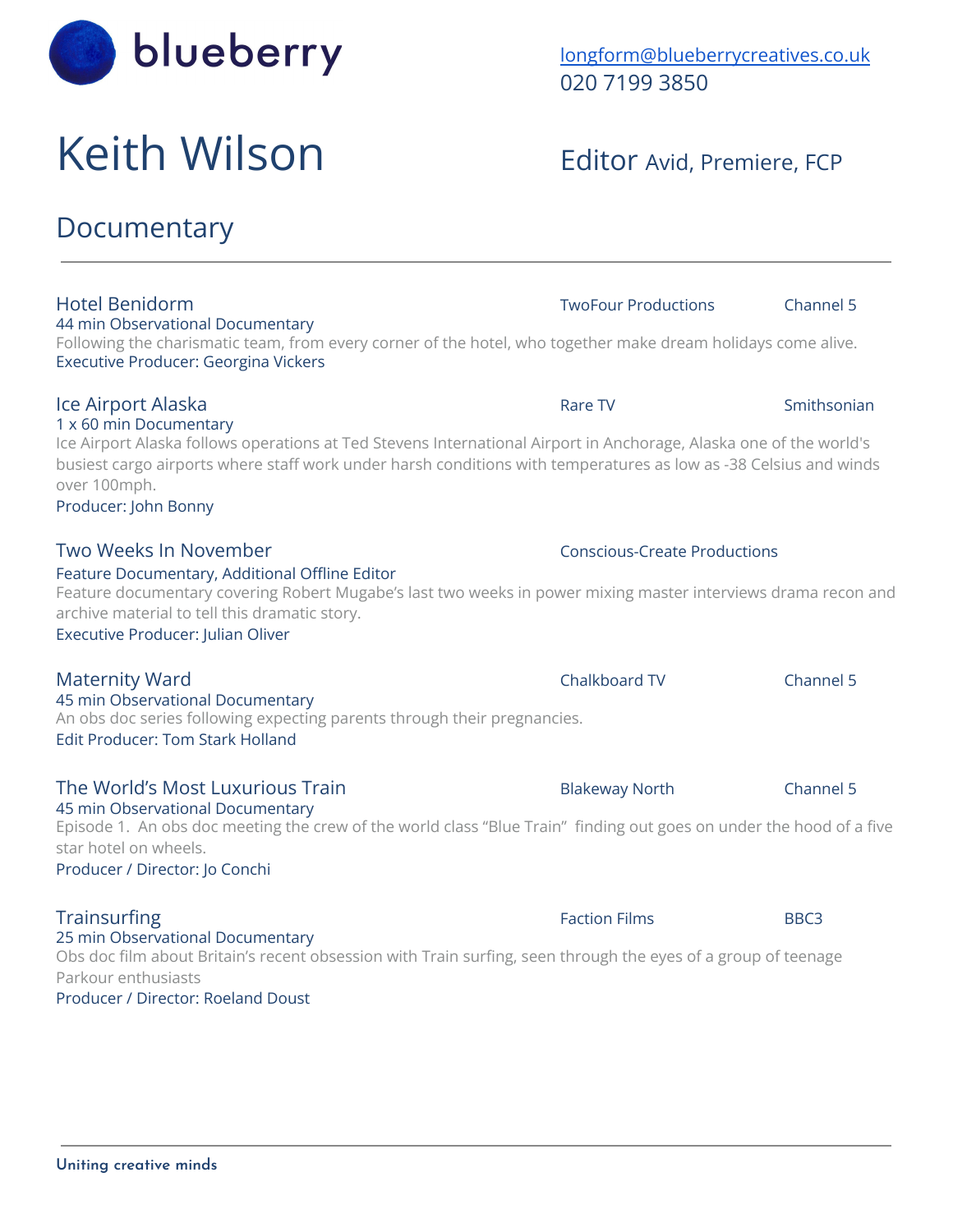

## [longform@blueberrycreatives.co.uk](mailto:longform@blueberrycreatives.co.uk) 020 7199 3850

# Keith Wilson Editor Avid, Premiere, FCP

| Harrogate: A Great Yorkshire Christmas<br>25 min Observational Documentary<br>Obs docs following the lives of different groups of people as they prepare for the 2017 switching on of the famous<br>Harrogate Christmas lights<br>Series Producer: Hannah Melia, Edit Producer: Mike Fox                       | Daisybeck Studios          | Channel 5           |
|----------------------------------------------------------------------------------------------------------------------------------------------------------------------------------------------------------------------------------------------------------------------------------------------------------------|----------------------------|---------------------|
| Should I Marry My Cousin?<br>45 min Observational Documentary, Finishing Editor<br>Obs doc film following the life of a Pakistani girl exploring the ideas and taboos of the subject.<br>Producer / Director: Roeland Doust                                                                                    | <b>Sugar Films</b>         | BBC <sub>3</sub>    |
| Save Money Good Health: Diet Special<br><b>Observational Documentary Special</b><br>Obs doc show following the lives of several people attempting popular diets to see how much weight they can lose<br>and what it will cost them<br>Edit Producer: Irene Antionades                                          | TwoFour                    | <b>ITV</b>          |
| Jamie Vardy's Soccer Academy<br>45 min Observational Documentary<br>Obs doc show about discovering the potential new stars of the football league<br><b>Production Manager: Tracey Edwards</b>                                                                                                                 | Zig Zag Productions        | SKY1                |
| Can't Pay We'll Take It Away<br>60 min Observational Documentary<br>Popular Obs doc Hidden Camera style show following the working lives of debt collectors<br>Edit Producer: Sangeeta Sagav                                                                                                                   | <b>Brinkworth Films</b>    | Channel 5           |
| World War 2: Witness To War<br>60 min Documentary<br>Featuring the never before broadcast voices of civilians. Using personal testimonies to tell the story of the<br>unfolding events with archive footage from a number of sources.<br>Series Producer: Adam Donneky                                         | Like A Shot Entertainment  | <b>Discovery US</b> |
| Secrets Of The Brain<br>60 min Documentary<br>Popular Science documentary in which a real life obs doc approach is mixed with a more traditional science format<br>to explore the latest advances in neuro scientific research and treatment.<br>Executive Producer: Oliver Tate, Edit Producer: Oliver Sloane | <b>Lambent Productions</b> | SKY1                |
| <b>Food Unwrapped</b><br>30 min Documentary, Finishing Editor                                                                                                                                                                                                                                                  | Ricochet                   | Channel 4           |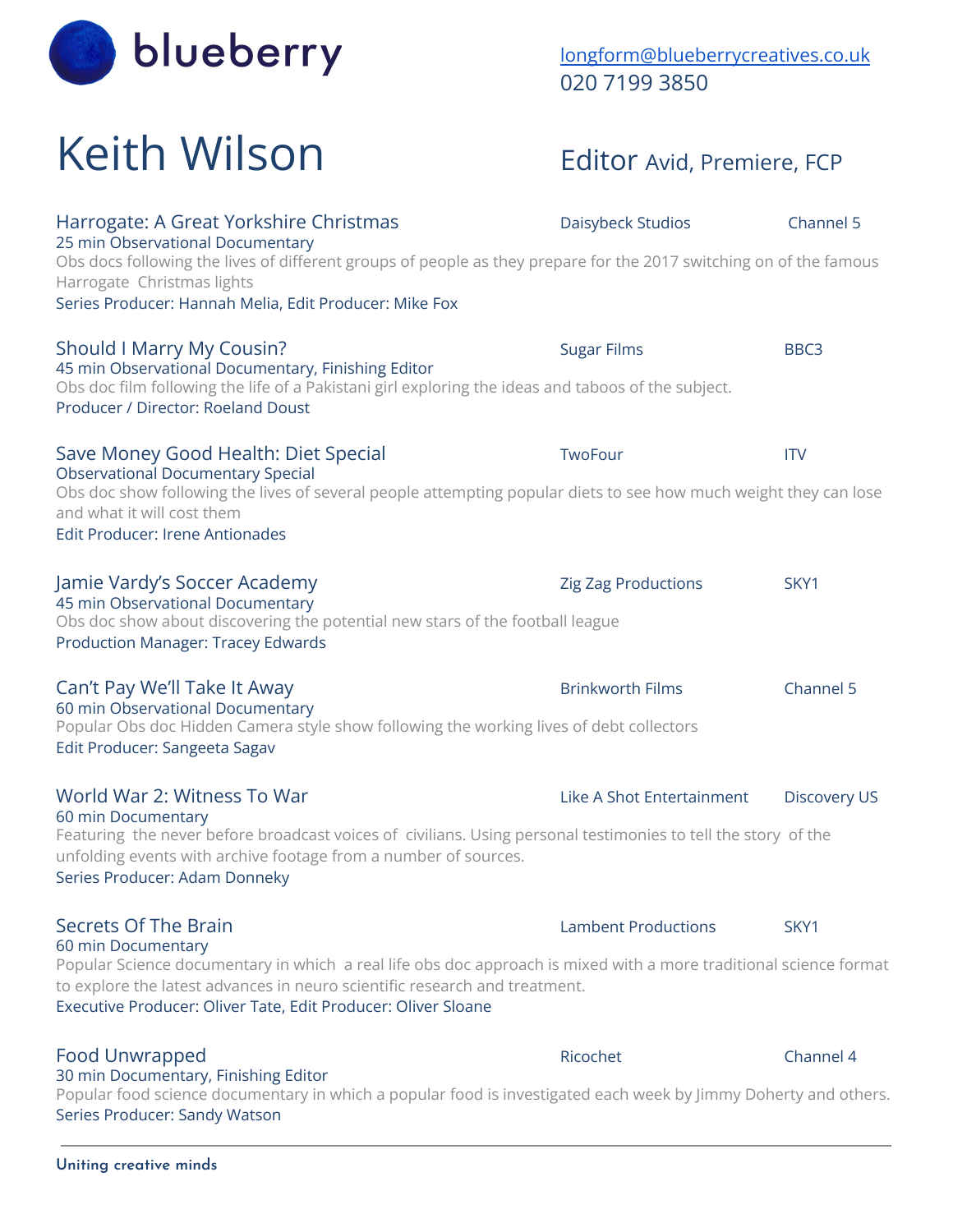# Keith Wilson Editor Avid, Premiere, FCP

### Cowboy Builders **Community** Cowboy Builders **Ricochet** Channel 5 60 min Documentary Series

Obs doc following families who have had their lives and houses ruined by substandard building work. The Cowboy Builders makeover team arrive to transform their properties.

Edit Producer: Iain Sizeland, Series Producer: Nick Taylor

## Scientologists At War **Roast Beef Productions** Channel 4

60 min Documentary, Finishing Editor Telling the story of Marty Rathburn who defected from the church and had begun to practise the religion for free, flying in the face of a very angry church.

Producer / Director: Joseph Martin

60 min Documentary

Construction Series in which Qatar prepares for the upcoming world cup with an enormous countrywide construction project. The series documents the design and rise of some of the most ambitious buildings. Series Director: Michael Lynch

## Massive Moves **Massive Moves** Windfall Films **Massive Moves** US

30 min Documentary Series Taking the 1 hour format of Monster Moves where families have their houses moved and relocated without them being dismantled.

Producer / Director: Lee Reading

### Dirty Tricks Of The Tradesmen **Container Container Container Container** BBC1 60 min Documentary Series

A show where crooked tradesmen are exposed through the telling of real life case studies. Also mixed with a hidden camera aspect where a team is invited to a home to deliberately do a bad job and over charge to show just how easily we are fooled.

## Monster Moves, Series 5 Windfall Films Channel 5

## 15 min Documentary

The story of a gigantic yacht being shipped through treacherous waters in one of the worlds largest container vessels.

Producer / Director: Lee Reading

### Monster Moves, Series 4 Windfall Films Channel 5 15 min Documentary

The story of four different house moves including, sailing a boat down a river and driving a period house through the perilous "Tornado alley" in South Dakota.

Producer / Director: Roeland Doust



## [longform@blueberrycreatives.co.uk](mailto:longform@blueberrycreatives.co.uk) 020 7199 3850

## Future Qatar - Mosque **Natally and Struture Catar - Mosque** Ultramarine Productions Al Rayyan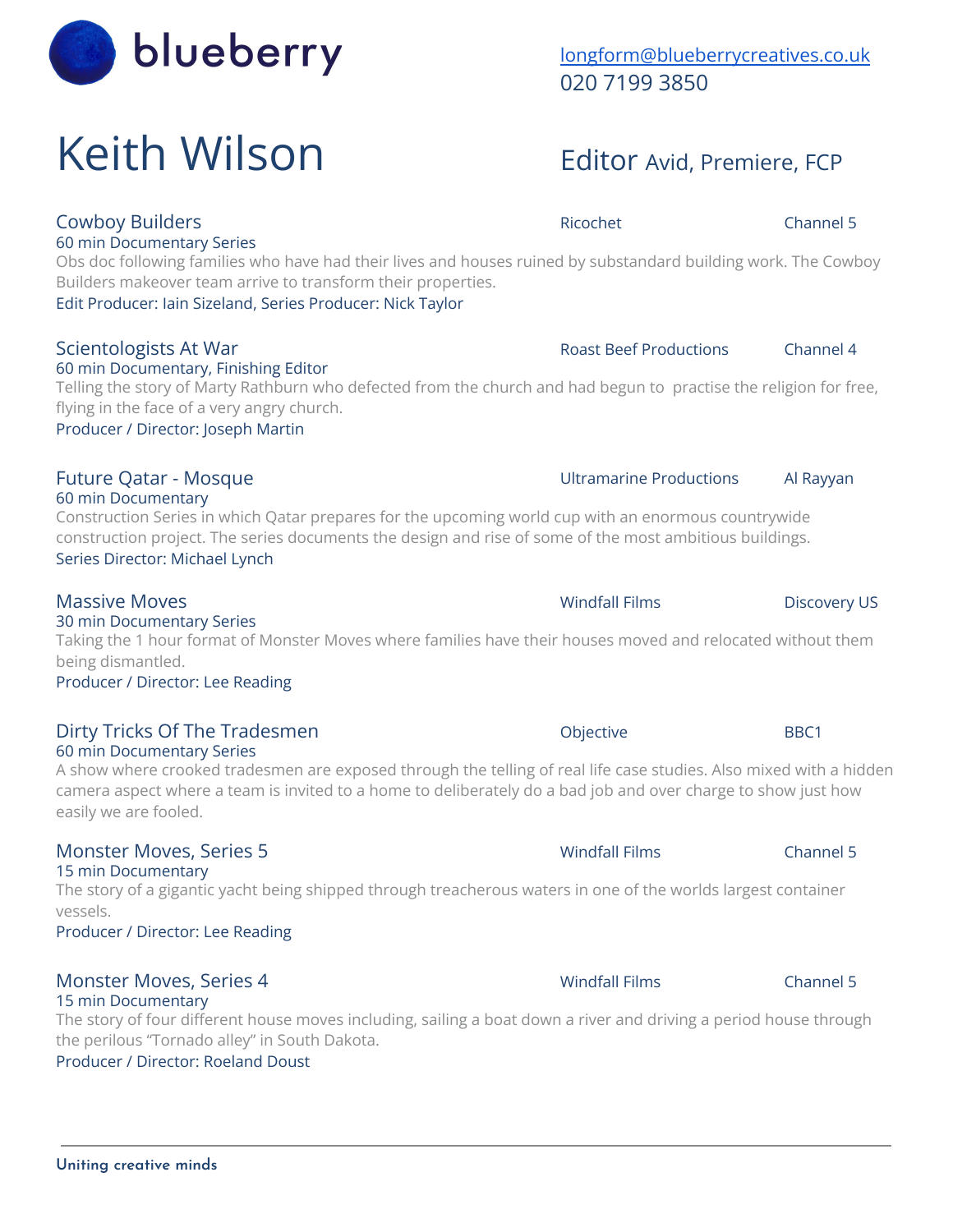## blueberry [longform@blueberrycreatives.co.uk](mailto:longform@blueberrycreatives.co.uk)

## Keith Wilson Editor Avid, Premiere, FCP

## Mother Courage Allazzera UK

The story of four Israeli grandmothers who spend time at the check points in the West Bank as observers to the events which unfold there. The story is really about how they affect the behavior of the soldiers towards the Palestinians.

Cruising With Jane McDonald, 2020 Christmas Special Viacom Studios UK Channel 5

Producer / Director: Roeland Doust

90 min Factual Entertainment

15 min Documentary

## Factual Entertainment

## Popular travel series following Jane McDonald as she embarks on a cruise around Norway and the Arctic Circle. Series Producer: Rob Topham The Real Housewives of Jersey **Monkey Kingdom** Channel 5 60 min Reality Entertainment

Constructed reality series following the lives of different housewives on the island of Jersey. Based on the hugely successful format. Edit Producer: Sian Grundy

### Murder At The Manor National Channel Spun Gold TV Channel 5 60 min Factual Entertainment

A series taking celebrities on a murder mystery weekend. Part obs doc part factual entertainment. As actors are added to the mix the murderous plot unfolds around the celebs who are also discovering first hand what life in a 1920's manor was like.

Series Director: Tom Stark Holland

## All Inclusive: How Do You Do It? Titlerole Productions Channel 5 60 min Factual Entertainment

An obs doc/ consumer based series following three different families as they embark on an all inclusive holiday at a Benidorm resort. As their weeks unfold we learn how to make the most of an all inclusive trip.

### Springtime On The Farm, Series 1 & 2 Daisybeck Studios Channel 5 60 min Factual Entertainment Series

A Studio Show recorded live at a farm in Yorkshire looking at different challenges of Spring for British farmers through live action and VT content.

## A New Life In The Sun, Series 4 Truenorth Television Channel 4

60 min Factual Entertainment Series, Offline Editor + Edit Producer Obs doc series following the lives of Brits starting up new business' abroad in Spain and France Senior Edit Producer: Pierro Sfredda

020 7199 3850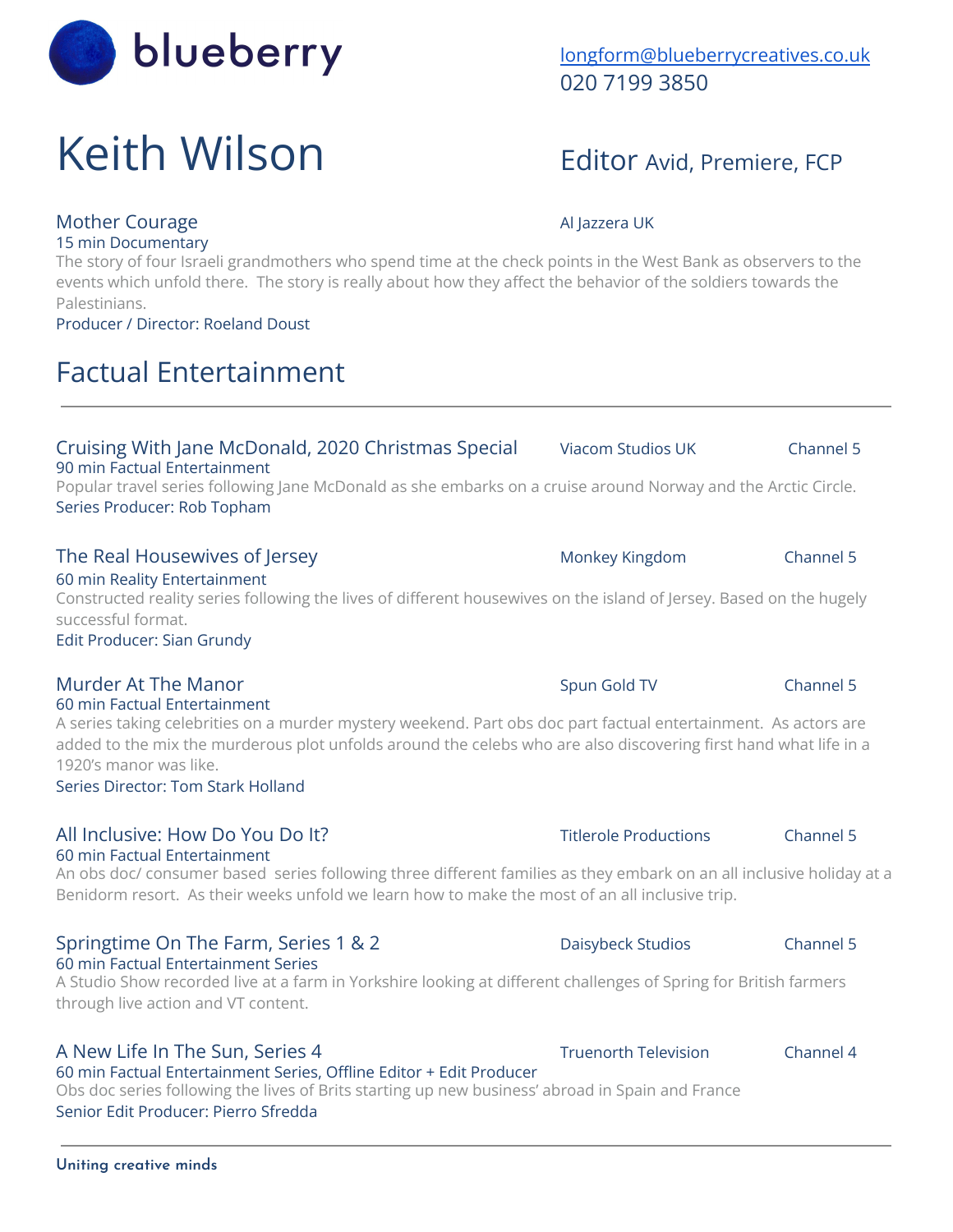## Sun, Sea & Brides To Be Nimble Dragon Channel 4

60 min Factual Entertainment Obs doc series following the ups and downs of British Wedding planners and their clients in Cyprus Series Producer: Hannah Hoskins

## 60 min Factual Entertainment

Popular Dating format where one suitor picks three menus each concocted by a potential date, and embarks on three blind dates over the course of the episode.

## Series Producer: Debbie Rich

## Don't Tell The Bride **Renegade South** BBC1

60 min Factual Entertainment, Additional Editor Obs doc show in which a groom is given a fixed budget to produce what he believes will be the couples dream wedding.

Series Producer: Mitzi David

## Short Form

## Desperately Seeking Dad Daisybeck Studios

## 10 min Promo

Obs doc promo following the lives of the workers at a people tracing agency in Leeds whilst telling the stories of their clients' search for their missing loved ones.

Head of Development: Jane Brierley

## What's Your Problem? The Contract of the RDF Television 40D

## 5 min Factual Entertainment Shorts

Experimental agony aunt show in which British individuals are given advice by agony aunts and uncles from around the world.

Series Producer: Paula Davies

## Plan International **Plan International** (Charity)

Working on series of extremely sensitive films about child abuse.

## Edit Monkey (Various Ad Agencies)

Working on extremely fast turnaround jobs for many different high profile ad agencies. Producer: Colin Crockatt

[longform@blueberrycreatives.co.uk](mailto:longform@blueberrycreatives.co.uk) 020 7199 3850

## Keith Wilson Editor Avid, Premiere, FCP

blueberry

Dinner Date, Series 7 **Hattrick Productions** ITV2